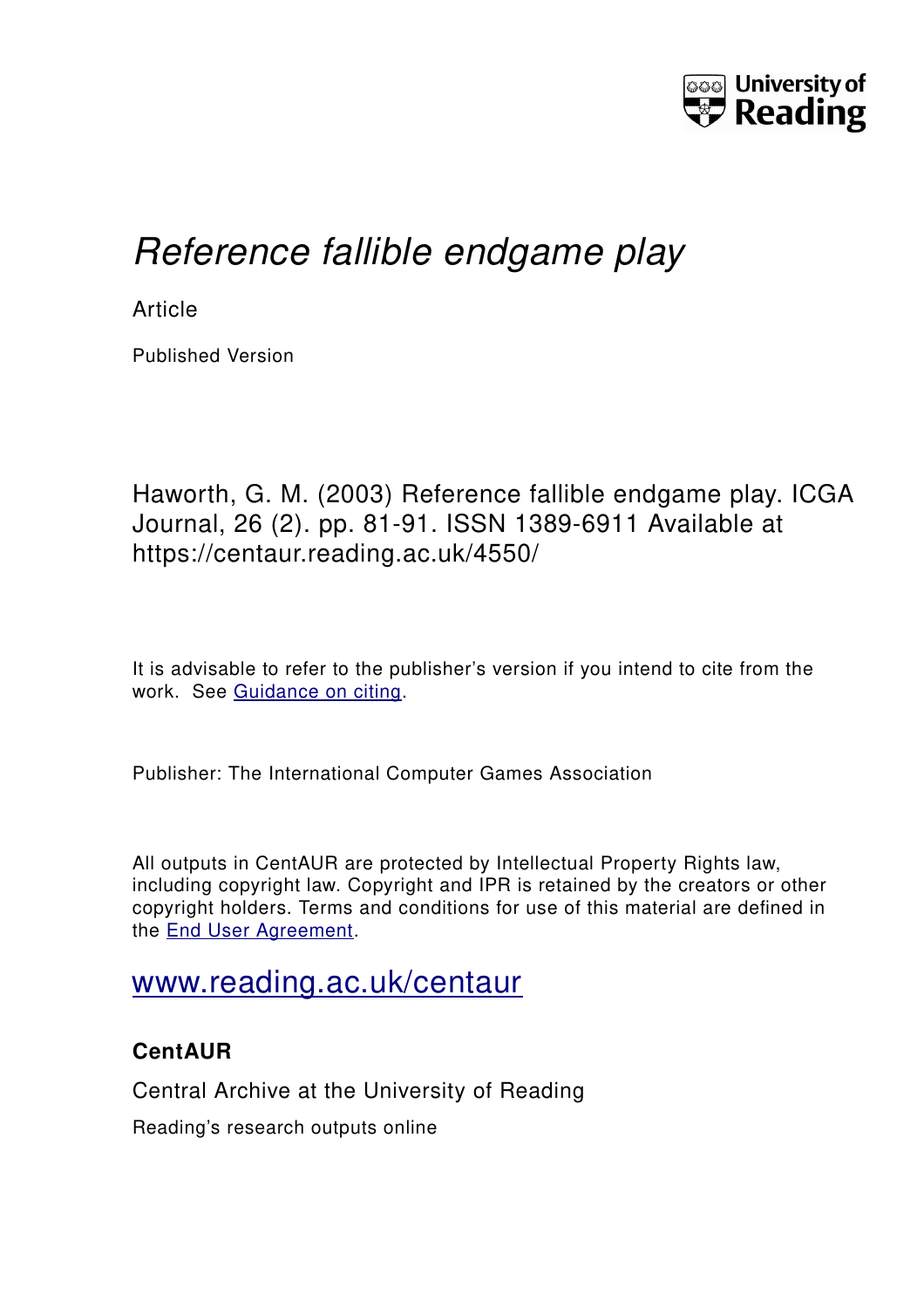## **REFERENCE FALLIBLE ENDGAME PLAY**

## *G.Mc C. Haworth[1](#page-1-0)*

#### Reading, UK

## ABSTRACT

A reference model of fallible endgame play is defined in terms of a spectrum of endgame players whose play ranges in competence from the optimal to the anti-optimal choice of move. They may be used as suitably skilled practice partners, to assess a player, to differentiate between otherwise equi-optimal moves, to promote or expedite a game result, to run Monte-Carlo simulations, and to identify the difficulty of a position or a whole endgame.

## **1. INTRODUCTION**

When a player is armed with perfect information from endgame tables, EGTs, questions still arise as to how to play a fallible opponent. In a drawn position, how best can the attacker pressure the defender or the defender resist the attacker (Levy 1987, 1991; Nunn, 2002; Schaeffer 1991, 1997)? How can the opponent be given the best opportunity to concede depth in a situation where a draw claim is possible (Haworth, 2000, 2001)? How can a player identify and adapt to apparent opponent fallibility? More generally, one might ask how well a fallible player is likely to perform in an endgame, and how 'difficult' that endgame or a specific position is. To address these questions, a model of fallible endgame play is defined here. It is a spectrum of Reference Endgame Players, REPs, with a linear range of competence ranging from metric-optimal play via the random player to anti-optimal play. REPs with greater skill are more likely to play better rather than worse moves.

Section 2 describes an endgame as a finite-state system while Section 3 defines the requirement for a spectrum of REPs. Section 4 defines properties of the REP *Preference Function* which ensure that the set of REPs {*Rc*} is also a spectrum, and then converts preference values to probabilities. Section 5 proves that the properties defined in Section 4 guarantee the spectrum properties of  ${R<sub>c</sub>}$ . Section 6 defines the  $S<sub>c</sub>$  function subsequently used here. Section 7 examines basic REP use while Section 8 demonstrates, by revisiting the historic Browne-BELLE KQKR games, how to assess the competence of the opponent. Section 9 surveys ways of exploiting REPs and a fallible opponent. The summary mentions some open questions currently being considered.

## **2. FINITE-STATE ENDGAMES**

 $\overline{a}$ 

A specific endgame for which an EGT has been computed can be thought of as a system with a finite *ns* states. Western Chess, KQKR, and the DTC metric<sup>[2](#page-1-1)</sup> are the exemplar scenario here. Positions P may be regarded as mathematically, if not chessically, *equivalent* if and only if they have the same theoretical value *val* and depth *d* in some metric. The *equivalence classes* are the system states: moves effect transition from state to state. The side to move, *stm*, from its perspective, regards  $s_1 \ge s_2$ , i.e.,  $s_1$  is no worse than  $s_2$ , if  $val(s_1) > val(s_2)$  or  $val(s_1)$  $= val(s<sub>2</sub>)$  and the win is no longer or loss no shorter than in state  $s<sub>2</sub>$ .

In KQKR, there are 1-0 wins of DTC depth 0 to  $n_W = 31$ , draws and 0-1 wins of DTC depths 0 to  $n_L = 3$ . A 'depth 0' win is one in which the winner does not need another move to secure the win and these include stmmated positions, all decisive subgame positions regardless of DTC depth, and the much rarer 'stm forceconverts to loss' positions. The KQKR *system* therefore has  $1+n<sub>W</sub>+1+n<sub>L</sub>+1 = 37$  states, and these may be numbered 0-36 in order of decreasing attractiveness to White or the stm. Thus, e.g.,  $s_{0.31}$  are 1-0 wins in 0-31 moves,  $s_{32}$  is the draw state, and  $s_{33-36}$  are 0-1 wins in 3-0 moves. Depth 0 states 0 and 36 are *absorber states*.

<span id="page-1-0"></span><sup>&</sup>lt;sup>1</sup> 33, Alexandra Rd., Reading, Berkshire, RG1 5PG, UK. Email: guy haworth@hotmail.com.

An earlier version of this paper was presented at the ICCA  $7<sup>th</sup>$  Computer Olympiad Workshop, Maastricht (2002).

<span id="page-1-1"></span><sup>&</sup>lt;sup>2</sup> DTC = Depth to Conversion, i.e., (winner's) moves to change of force and/or mate. DTM(ate) is another metric.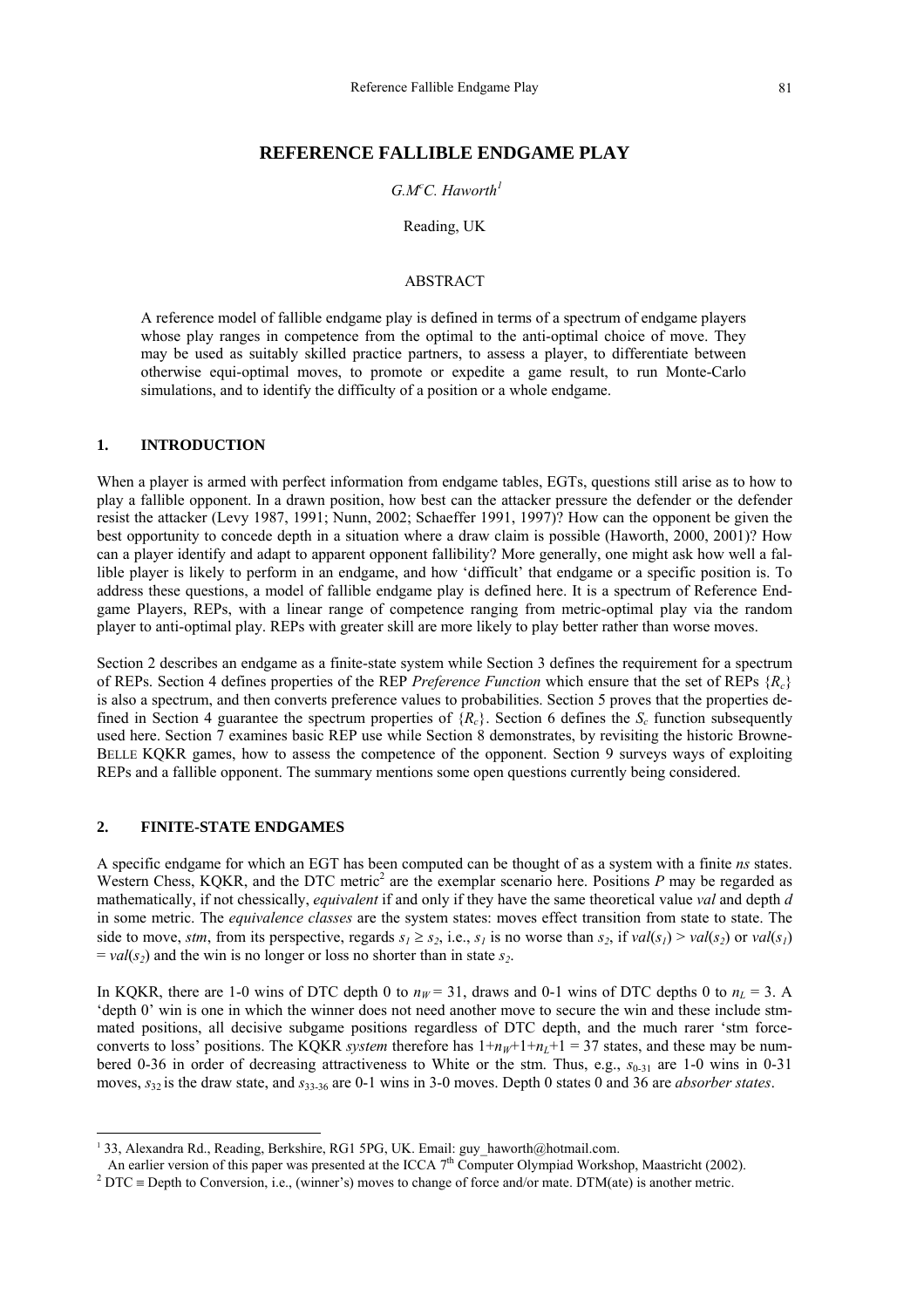### **3. REFERENCE ENDGAME PLAYERS**

An REP *Rc* in position *P* and state *s* chooses its move stochastically with a probability function, based on a Preference Function *S<sub>c</sub>* which involves only the *competence parameter c* and the value and depth of successor positions  $\{P_{\alpha}\}\$ . The  $R_c$  has mathematical but no other game-specific knowledge and it is worth emphasising that each choice of move is independent of previous choices of move. Metaphorically, REP *Rc* comes to the gaming table with its own 'designer' roulette wheel – having slots of different sizes for the moves, reflecting a preference for better moves. The rolling ball is more likely to lodge in the wider slots representing better moves.

We require that the set  ${R_c}$  is in fact a linear, ordered spectrum of  $R_c$ s with two properties:

*p01*: For  $R_0$ , all moves are equally likely. ' $R_\infty$ ' = lim<sub>c→∞</sub>  $R_c$  exists<sup>[3](#page-2-0)</sup> and is the infallible player.

' $R_{\infty}$ <sup>'</sup> ≡ lim<sub>*c*→-∞</sub>  $R_c$  exists and is the anti-infallible player.

*p02*:  $c2 > c1 \Rightarrow R_{c2}$ 's expectations of successor state E[*s* | *P*] and value E[*val*(*s*) | *P*] are no worse than  $R_{c1}$ 's.

The *Sc* properties mandated in Section 4 are shown in Section 5 to imply *p01-p02*. The infallible player always chooses a best move in terms of the metrics chosen: the anti-infallible player always chooses a worst move.

## **4. PREFERENCE FUNCTIONS AND PROBABILITIES**

Let  $S_c(s_i)$  be the preference of REP  $R_c$  for a single move  $m_a$  to state  $s_i$ .  $S_c(m_a) = S_c(s_i)$  is a function only of the value and depth of  $s_j$  and this is clearer in the notations  $S_c(val_k, d_j)$  and  $S_c(val(s_j), d(s_j))$ .

We require  $S_c(s_i)$  to have the following reasonable properties ( $\uparrow$  = 'increases',  $\downarrow$  = 'decreases'):

 $p03$ :  $S_c(s_i)$  is finite and positive: no move has zero or infinite preference.

 $p04$ :  $S_0(s_i)$  = constant. This is equivalent to  $p01$  on  $R_0$ , merely restating that requirement in terms of  $S_0$ .

*p05*: For some  $d_W > n_W$  and  $d_L > n_L$ ,  $S_c(draw) = S_c(win, d_W) = S_c(logs, d_L)$ 

*q06*:  $WF_d(c) = S_c(\text{win}, d+1)/S_c(\text{win}, d)$  ↓ as *c* ↑:  $\lim_{c \to \infty} WF_d(c) = 0$  and  $\lim_{c \to \infty} 1/WF_d(c) = 0$ .

 $q\theta$ 7:  $LF_d(c) = S_c(\text{loss}, d) / S_c(\text{loss}, d+1) \downarrow$  as  $c \uparrow$ :  $\lim_{c \to \infty} LF_d(c) = 0$  and  $\lim_{c \to \infty} 1 / LF_d(c) = 0$ .

 $q08$ : For  $c \neq 0$ , sign(*c*). $S_c(s_W)$   $\downarrow$  as depth of 'win' state  $d(s_W)$   $\uparrow$ .

 $q09$ : For  $c \neq 0$ , sign(*c*).*S<sub>c</sub>*(*s<sub>L</sub>*)</sub>  $\uparrow$  as depth of 'loss' state  $d(s_L)$   $\uparrow$ .

*p08*: For  $c > \langle 0, W_c(d) = S_c(\text{win}, d) / S_c(\text{win}, d+1) \downarrow$  (†) as  $d \uparrow$  and  $\lim_{d \to \infty} W_c(d) = 1$ .

For  $c > \langle \leq \rangle$  0,  $L_c(d) = S_c(\text{loss}, d+1)/S_c(\text{loss}, d) \downarrow$  ( $\uparrow$ ) as  $d \uparrow$  and  $\lim_{d \to \infty} L_c(d) = 1$ .

We assume that wins in *d* and  $d+1$  are more differentiable than wins in  $d+1$  and  $d+2$ .

The function *Sc* generates *preference values* for all available moves and these must now be scaled to moveprobabilities. We may also assume that some moves have independently been discounted or weighted.

Let  $R_c$  in state  $s_i$ , position  $P$ , have  $n_j$  moves  $m_a$ :  $P \rightarrow P_a$ ,  $s_i \rightarrow s_j$ . Pre-weighting,  $R_c$ 's preference for  $s_j$  is  $n_j.S_c(s_j)$ . Weighting move-choices can reflect presumed search depths or strategies, subjective inclination and/or competence on the part of the opponent (Jansen, 1992b, 1993), e.g., "favours checking the King", "tends to play moves with high tactical threat value" and so on. Examples of weighting which may be combined are:

- zero-weight moves conceding the position's theoretical value
- if other moves exist, zero-weight any move to a lost position
- if other moves exist, zero-weight moves conceding theoretical value in  $d \leq H(orizon)$  moves<sup>[4](#page-2-1)</sup>
- if there are wins in  $d \leq H^5$  $d \leq H^5$ , zero-weight moves which are not metric-optimal
- give weight  $v_\alpha > 1$  to an apparently strong move  $m_\alpha$ ; weight  $1 > v_\alpha > 0$  to an apparently weak move

Therefore, after such weighting, the  $R_c$ 's moderated preference for move  $m_a$  is  $v_a$ .*S<sub>c</sub>*(*s<sub>i</sub>*). Let the weight, rather than the number of moves to state  $s_j$  be  $w_j$ . The final step is the trivial one of scaling  $\Sigma_\alpha v_\alpha S_c(s_j) = \Sigma_j w_j S_c(s_j)$  to a sum of one to get the actual probabilities,  $P[m_\alpha]$  and  $P[s_i]$  respectively, of move  $m_\alpha$  and state  $s_i$  being chosen.

l

<span id="page-2-0"></span> $3 R_c$  tends to a limit in the sense that its move-choice probabilities all converge to limits.

<span id="page-2-1"></span> $e^{4}$  e.g.,  $H = 7$  would reflect an assumption that the player, or opponent, will find wins or losses up to 14 plies deep.

<span id="page-2-2"></span> $<sup>5</sup>$  Draws which must be forced in *d* moves are not discussed here but can be accommodated in this stochastic model.</sup>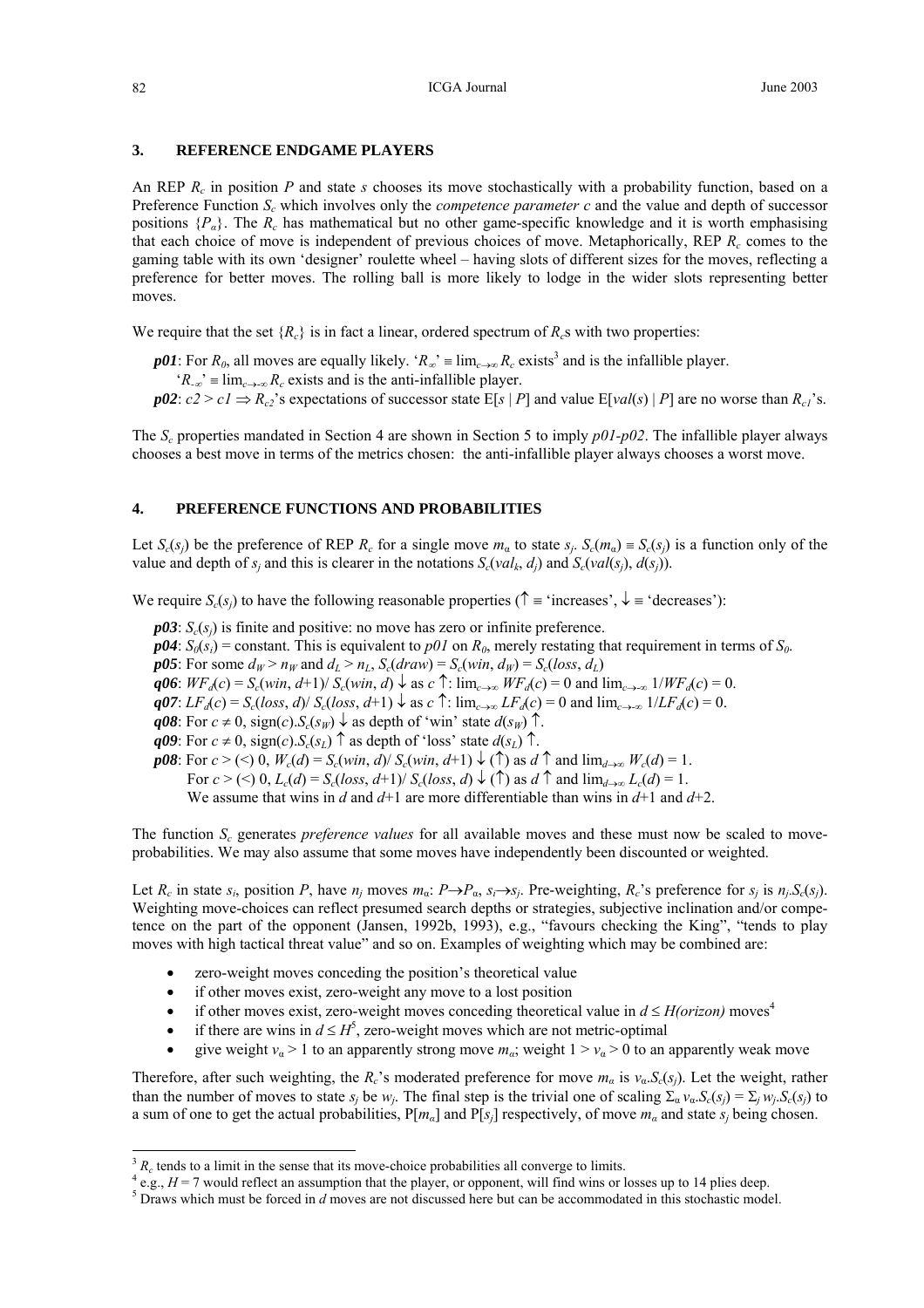Let  $\Omega_c = \Sigma_i w_i S_c(s_i)$  and let  $\omega_c = 1/\Omega_c$  so that  $\omega_c \Sigma_i w_i S_c(s_i) = 1$ . Let  $T_{j,c} = \omega_c w_j S_c(s_j)$ , the sum probability of  $R_c$  moving to state  $s_j$ , with  $T_{D,c}$  the lowest-indexed  $T_{j,c} \neq 0$ . Then:  $R_c$ 's expected state-number and theoretical value are  $E_c[s | P] = \sum_j j$ .  $T_{j,c}$  and  $E_c[val(s) | P] = \sum_j val(s_j)$ .  $T_{j,c}$ .



**Figure 3**: KQKR (DTC) wtm Preference Function *SF<sub>1</sub>*(*s*),  $c = 1.0-1.6$ ,  $\kappa = 1$ ,  $d_W = 32$ ,  $d_L = 4$ .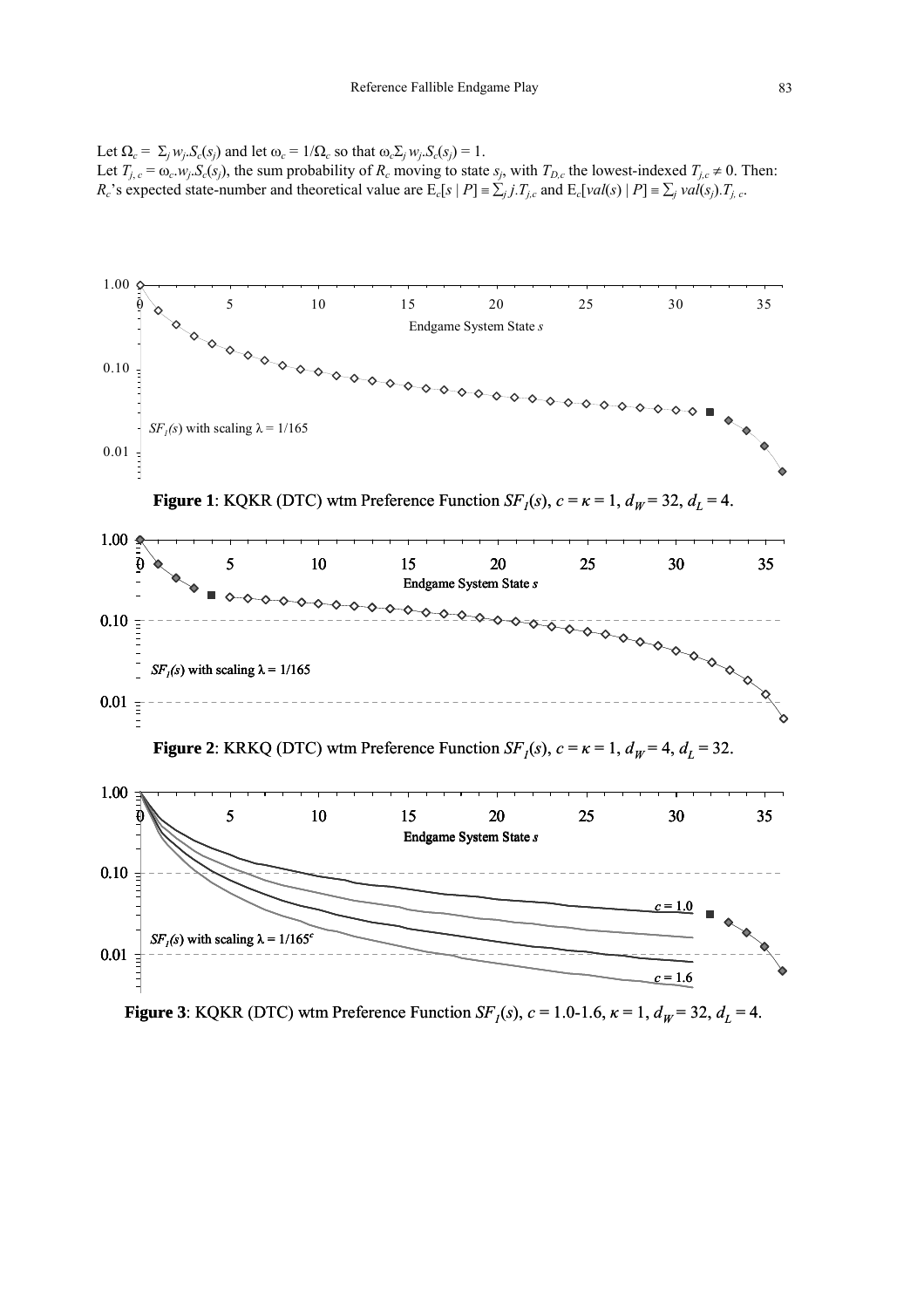## **5. THEOREMS ON REPs AND PREFERENCE FUNCTIONS**

The following theorems are expressed assuming that the states are numbered in order of decreasing attractiveness to the side to move, which, without loss of generality is assumed to be White. The win/draw/loss states are therefore numbered respectively 0 to  $n_W$ ,  $n_W+1$  and  $n_W+2$  to *ns*-1. There is no assumption that White is the nominally stronger side, or indeed that White is at least drawing as is conventional in chess studies. However, the behaviour of the R-side *Rc* in the KRKQ of Figure 2 could equally well be represented by renumbering the states  $\{0, 1, \ldots, n\}$  as  $\{n\cdot 1, n\cdot 2, \ldots, 0\}$ , effectively reflecting the graph of Figure 2 left to right.

**Theorem 1**. With the following definitions of properties  $p06-p07$ ,  $\{p03-p05, q06-q09\} \Leftrightarrow \{p03-p07\}$ :

*p06*:  $F_j(c) = S_c(s_{j+1})/S_c(s_j)$   $\downarrow$  as  $c \uparrow$ : lim<sub> $c \to \infty$ </sub>  $F_j(c) = 0$  and lim $_{c \to \infty} 1/F_j(c) = 0$ .  $p07$ : For  $c \neq 0$ , sign(*c*).  $S_c(s_i) \downarrow$  as  $j \uparrow$ .

For  $c > 0$ ,  $R_c$  prefers better moves to worse ones; for  $c < 0$ ,  $R_c$  prefers worse moves to better ones.

As the arguments are intuitively straightforward, all theorems' proofs are deferred to Appendix A.

**Theorem 2**. For  $T_{j,c} \neq 0$  and  $k > j$ , let  $r_{j,k,c} \equiv T_{k,c}/T_{j,c}$ . Then  $r_{j,k,c} \downarrow$  as  $c \uparrow$ , and  $\lim_{c \to \infty} r_{j,k,c} = 0$ . In particular,  $T_{k,c} = r_{D,k,c}$ . *T<sub>D,c</sub>* and for  $k > D$ ,  $T_{k,c} = 0$  or  $T_{k,c} \downarrow$  as  $c \uparrow$  with  $\lim_{c \to \infty} T_{k,c} = 0$ .

**Theorem 3**. *S<sub>c</sub>* properties  $p03-p06 \Rightarrow$  the spectrum properties  $p01-p02$  of  $R_c$ .

Note that *p07* and *p08* are not needed to prove the key Theorem 3. However, *p07* attributes a consistent degree of skill to the  $R_c$ , and  $p08$  reasonably considers positions less differentiable as depth increases.

**Theorem 4**. As  $c \to \infty$ ,  $R_c$ 's  $T_{D,c} \to 1$ ,  $E_c[s \mid P] \to D$  and  $E_c[val(s) \mid P] \to val(s_D)$ . Thus,  $\lim_{c \to \infty} R_c \equiv R_{\infty}$  and lim<sub>*c*→∞</sub> $R_c$  ≡  $R<sub>∞</sub>$  exist, and are respectively the infallible and anti-infallible players.

## **6. AN EXAMPLE PREFERENCE FUNCTION**

Let  $SF_c(\text{win}, d) = (d + \kappa)^c$ ,  $SF_c(\text{loss}, d) = \lambda (d + \kappa)^c$  for some  $\kappa > 0$ ,  $d_W > n_W$  and  $d_L > n_L$ , with  $\lambda$  determined by:  $(d_W + \kappa)^{-c} = S_c(\text{win}, d_W) = S_c(\text{draw}) = S_c(\text{loss}, d_L) = \lambda (d_L + \kappa)^{c}$ , i.e.  $\lambda = [(d_W + \kappa) (d_L + \kappa)]^{-c}$ .

 $\kappa$  > 0 is not only necessary to ensure property  $p03$  but also appropriate. Wins on the move are missed, and even cases of resigning instead are on record (Krabbé, 2002)<sup>6</sup>. Also, positions where the loser is forced to make a capture are possible. In Figures 1 to 3,  $\kappa = 1$  but in Sections 7 et seq,  $SF_c$  is used with  $\kappa = 0^+$ , i.e., arbitrarily small.

**Theorem 5**. The function  $SF_c$  satisfies Preference Function Properties  $p03-p08$ .

Figure 1 shows the Preference Function *SF<sub>c</sub>* for KQKR (DTC) and wtm with  $c = \kappa = 1$ . Parameters  $d_W$  and  $d_L$ are set to the minimum values possible (32 and 4) for KQKR, wtm. They could however have been arbitrarily large, making the likelihood of *Rc* conceding theoretical value arbitrarily small. Figure 2 shows the Preference Function for KRKQ and wtm, and Figure 3 shows the effect on  $S_c(s_0)$ - $S_c(s_3)$  of increasing *c*.

## **7. BASIC USES OF REPs**

l

The assumption of a fallible opponent enables a player to distinguish between metric-optimal<sup>7</sup> moves. In Browne-BELLE position **BB2-22b**, the defender Black has a choice between DTC-optimals Rf7 and Rf6. Assuming White plays only win-preserving moves, Figure 4 shows that 22. ... Rf7 is preferred regardless of *c*. Similar clear choices are available in positions **BB1-09b** and **BB1-13b**, namely Re1 in both cases.

<span id="page-4-0"></span><sup>&</sup>lt;sup>6</sup> Sanguineti-Najdorf (1956)  $3K1Q2/8/2p1kpbp/3p2p1/3Pr1P1/8/8/8$  b: 1. ... Res. ??  $\{1. \ldots Rxg4''\}$  2. Qe7+ Kf5° -+}. Ortega-Etcheverry (1963), 8/pp2Q2p/1bp3pk/4Pp1n/1P6/4qN2/P2nB1PP/4BK2 w: 1. Res.?? {1. Bxd2" Qxd2 1-0}. Dekhanov-Yusupov (1981), 8/pp6/q5pp/1Q2Np1k/5P2/P5PK/1Pr4P/8 w: 1. Res.?? {1. g4+" fxg4º 2. Nxg4+" g5 1-0}. Glek-Lazarev (1997), 5Rk1/5rpp/p3Q3/1p1p4/4qp2/7P/5BP1/7K b: 1. ... Res.?? {1. ... Kxf8° 2. Bc5+ Re7" 0-1}.

<span id="page-4-1"></span> $^7$  The chosen metric is DTC. Figures 4-7 graph expected (DTC) depth after White's next move against competence  $c$ . Black seeks to maximise this depth. Table 1 lists all positions referenced here.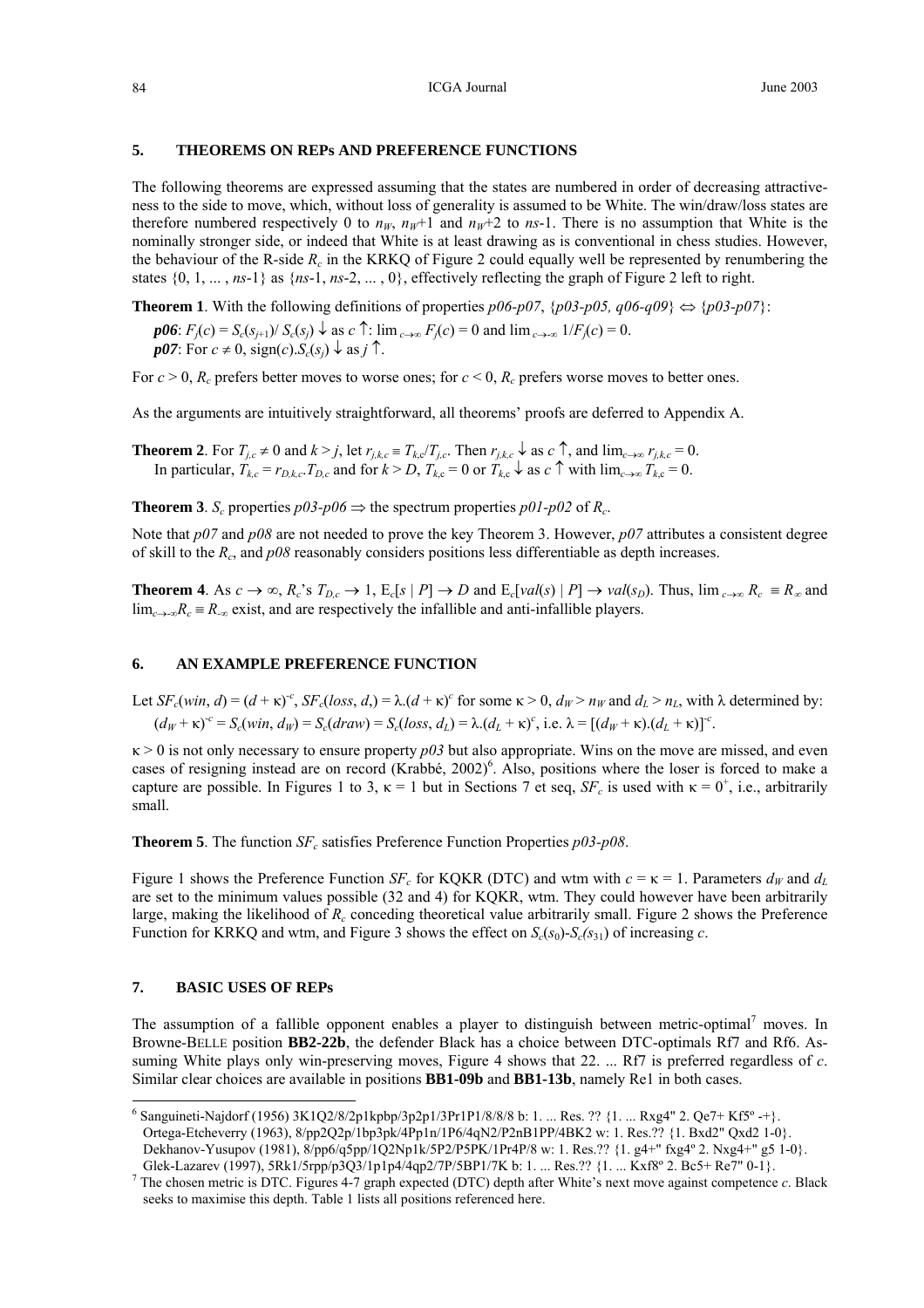| <b>Position</b>                | Position                           | <b>Position</b>           |
|--------------------------------|------------------------------------|---------------------------|
| <b>BB1-01w</b> wKa8Qa5/bKf6Re8 | <b>BB1-13b</b> wKd5Qf6/bKg4Re8     | $BB2-22b$ wKe4Qe3/bKg4Rf5 |
| BB2-01w wKc8Qd8/bKc3Rc4        | $\mathbf{BB2-10b}$ wKc5Qg6/bKe3Rf4 | $BB2-24b$ wKe4Og3/bKh5Rf7 |
| BB1-09b wKd6Qd3/bKf4Re4        | $\vert$ BB2-12b wKc5Qc3/bKe2Ra4    | wKe3Qc5/bKf5Ra6<br>J1-1b  |

#### **Table 1:** KQKR positions.

At position **BB2-10b**, Black has a similar decision between DTC-optimals Ra4 and Re4. As Figure 5 shows, no move dominates across the whole range of *c*: Ra4 is preferable against poor players but Re4 is significantly better for  $c > 6$ . A probability distribution for the opponent's competence would therefore be useful: Game 1, move 8b, is a similar scenario. Section 8 below describes how opponent competence can be assessed.

The ranking of Black's options for  $c = 0$  is determined by the average depth of White's choices; as  $c \rightarrow \infty$  it is determined by the profile of White's best responses to Black's moves. Thus, it is not surprising that the two scenarios shown in Figures 4 and 5 can arise.

For position **BB2-12b**, Black has a choice between DTC-optimals Re4, Rf4, Rg4 or Rh4. The moves Rf4, Re4 and Rg4 are in turn best, respectively, for  $c \in [0, 16)$ ,  $c \in [16, 35]$  and  $c > 35$ : Rh4 is never preferred.

For position **BB2-24b**, Black has a choice between DTC-optimals Rb7, Rf6 and Rf8, q.v. Figure 6. The move Rf6 just dominates Rf8 but is only best for the range  $c \in (6, 26.5)$ . Rb7 is best against both the zero-skill random mover and the near-infallible player.



Finally, we recall Jansen's (1993) suggestion that DTC-sub-optimal moves should also be considered: he illustrated this with another KQKR position, **J1-1b**. Certainly the move Kf6 which sacrifices one move in depth is at some stage better but, as Figure 7 shows, this is only for  $R_c$  with  $c \leq 2.7$ .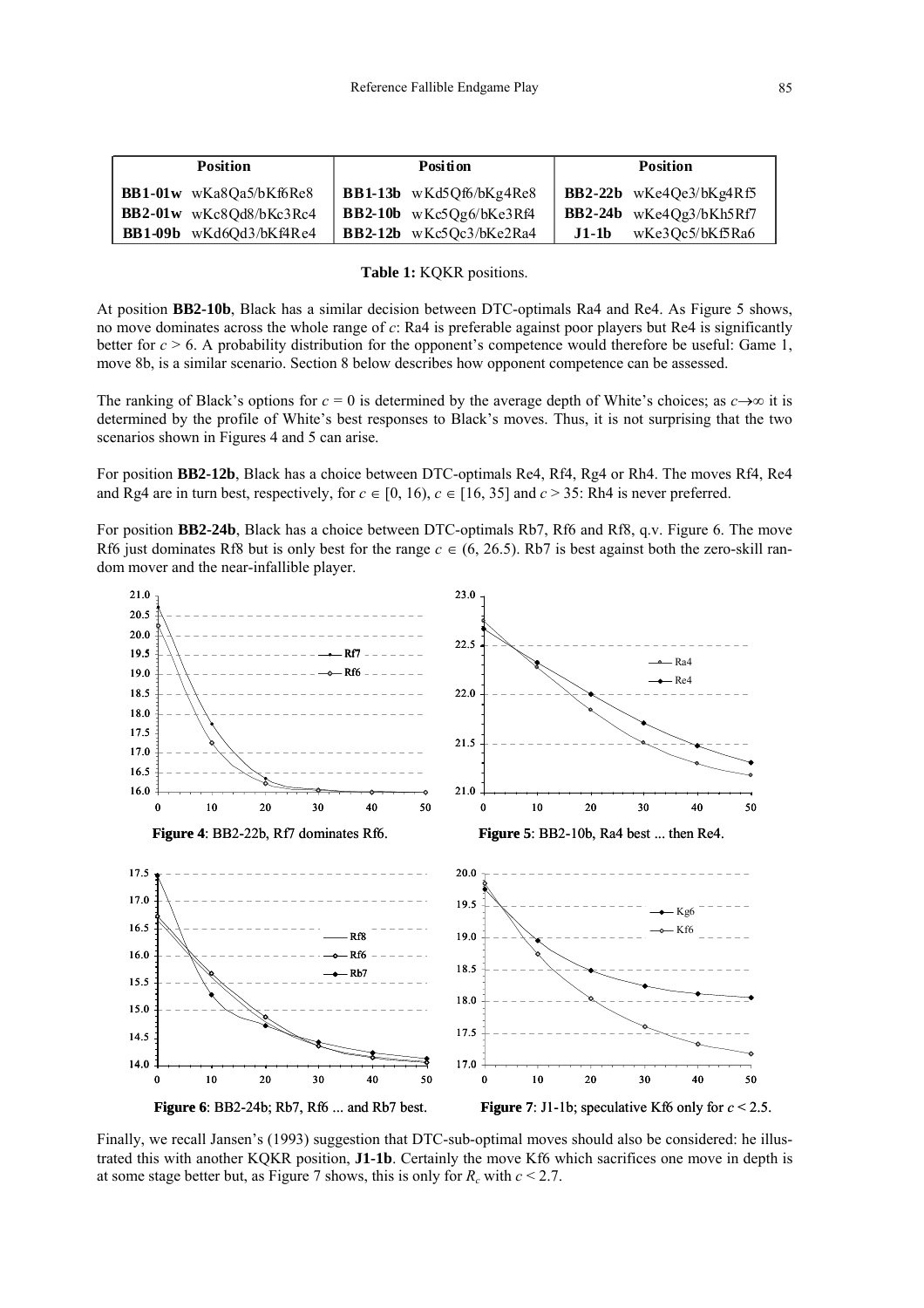Speculative play has greater potential in the deeper endgames and/or faster playing conditions when fallible opponents are likely to have less competence and lower apparent competence factors *c*. Certainly, there have been some remarkable blunders under time-pressure in blitz and rapid-play, and even in games at classical time-controls.

#### **8. IDENTIFYING COMPETENCE LEVELS**

Perhaps the earliest demonstration of an infallible player was in two KQKR games (Fenner, 1979; Jansen, 1992a; Levy and Newborn, 1991), cf. Appendix B. GM Walter Browne sportingly volunteered to play Ken Thompson's BELLE. The chess engine, defending, had Thompson's newly calculated KQKR DTC EGT and apparently chose at random between equi-DTC-optimal moves.

The two initial positions, **BB1-01w** and **BB2-01w**, are maxDTC positions with DTC = 31. BELLE claimed a 50 move draw in the first game but Browne, after a further bout of exhaustive preparation assisted by the computer's analysis of the first encounter, won exactly on move 50 in the second game. It is intriguing to speculate as to whether BELLE could have squeezed out a second draw. A question worth addressing then is whether BELLE could have set bigger problems for Browne by calculating which DTC-optimal move to choose, or even by playing DTC-suboptimal moves (Jansen, 1993).

Here we propose a way in which BELLE might have developed a probability distribution for Browne's competence *c*. In the same way, an infallible observer can assess two players in a game when both are fallible.

Let us suppose that BELLE had made a conventional, neutral, 'know nothing' initial assumption about Browne's competence level  $c$ , for example<sup>8</sup> that  $c$  was equally likely to be any integer in [0, 50]. Because the move of the model's  ${R<sub>c</sub>}$  are chosen independently of previous moves, the initial probabilities, 1/51, could then be adjusted on the basis of observed moves by the following rule of Bayesian inference:

Posterior Prob[*c*] ∝ Prior Prob[*c*].Prob[observed move | *c*]

and then  $\Sigma_c$ Prob[*c*].(Expected depth | *c*) could be calculated for each move option.

This computation, also reasonably assuming Browne would never choose a drawing or losing move, shows that his competence profiles in the two games are remarkably similar. The first fourteen moves elevate expected *c*,  $E[c] = \sum_{i} i$ .Prob[*i*] towards the maximum possible in the model before a few sub-optimal moves bring it sharply down. The effect of the specific move options is occasionally clear. For example, the apparent competence *c* is unchanged after move 1 as both options are optimal. Note also that after moves 35-39 and 46-50, Browne's *c* is lower in Game 2 than in the extended Game 1, even though more progress has been made.

On moves 20 to 22 and  $32<sup>+</sup>$  of the second game, Browne progressed where he had stalled in game 1. Even so, the final E[*c*] values for each game were similar, q.v. Figure 8. Browne conceded DTC depth as follows:

game 1: moves 6w (+1/1), 17w (+3/4), 18w (+2/6), 19w (+1/7), 20w (+1/8), 21w (+2/10), 22w (+1/11),

 26w (+2/13), 31w (+1/14), 32w (+4/18), 33w (+2/20) ... 40w (+3/23), 41w (+2/25), 42w (+2/27) game 2: moves 6w (+1/1),  $16w$  (+1/2),  $17w$  (+3/5),  $19w$  (+3/8),  $26w$  (+1/9),  $27w$  (+2/11),  $28w$  (+2/13), 30w (+1/14), 32w (+1/15), 33w (+1/16), 35w (+2/18), 44w (+1/19)

BELLE had equi-optimal choices in Game 2 at Table 1's moves 10b, 12b, 22b and 24b, all before the decisive winning cycle of moves 34 to 46, but chose correctly only on move 22b. Assuming that Browne was roughly equivalent to player  $R_{20}$ , the opponent model shows a further benefit of ~0.26 moves for the best choices, so perhaps BELLE might have got a second draw. With *c* > 17 throughout, it seems unlikely that speculative play choosing sub-optimal moves would have been justified.

In general, a set of fallible players, of which the set  $\{R_c\}$  is one example, may be incorporated into a 'PrOM' Probabilistic Opponent-Modelling Strategy (Donkers, Uiterwijk, and Van den Herik, 2001).

l

<span id="page-6-0"></span><sup>&</sup>lt;sup>8</sup> The range, granularity and probability distribution of the initial assumption certainly affect subsequent inferences.

<span id="page-6-1"></span>Results here by Andrist with an initial  $c = 0(1)50$  differ slightly, as expected, from the original data for  $c = 0(10)50$ .  $9$  For the first game, the further benefit would have been  $\sim$ 0.71 moves.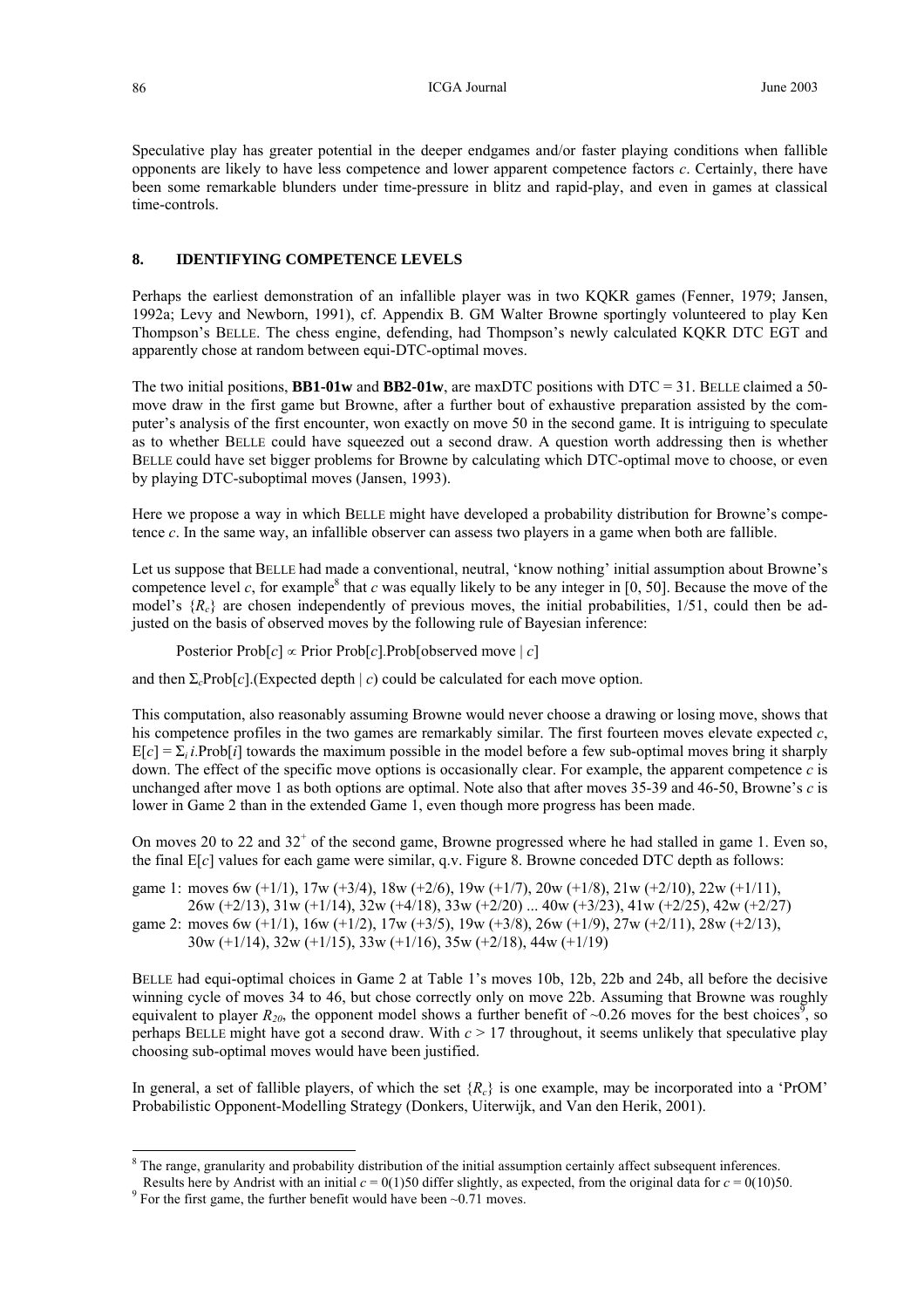

## **9. EXPLOITING REPs**

Below we provide six variants of how to use Reference Players in practice.

### **9.1 Endgame Practice Partners**

The current time-regimes, e.g., *Professional Chess* (40/2º, 20/1º, All/15'+30"m), involve faster rates of play to a finish. Good endgame technique is therefore increasingly important. The fallible players *Rc* would make ideal practice partners, being available, tireless, house-trained, uncritical and non-deterministic in behaviour. They can comment on moves played, be set manually or automatically to a level of difficulty  $c$ , and give you even more help to win with *c* set negative. These benefits recommend them as an adjunct to existing chess engines.

Taking the concept of the fallible player beyond the endgame with an EGT, a game-engine may, in general, be able to offer a number of comparable options evaluated on the same basis. If so, an *Rc* player could be defined to choose its moves stochastically rather than always choosing the apparently optimal move.

#### **9.2 Assessing Player Competence**

The Bayesian inference process may be used to advantage during a game or in later analysis to identify the apparent endgame competence of players. This opportunity also suggests an 'endgame competition' in which chess-engines play without endgame tables and are scored on their apparent competence.

#### **9.3 Changing the Game Result**

The most significant use of the  $R_c$  is perhaps to change the game score by differentiating between positions. Attacker can pressure fallible defender and equally, defender can resist fallible attacker (Levy 1987, 1991; Nunn, 2002; Schaeffer 1991, 1997), a scenario surprisingly obviated by the rules of the Kasparov -v- DEEP JUNIOR match. Note that, as usual, the estimated values of positions may be aggregated back to the current position, in this case factored by the calculated probabilities of them occurring rather than minimaxed. Experiments with, e.g., KRBKR will show whether the defender can be effectively backed into 'hard to defend' territory.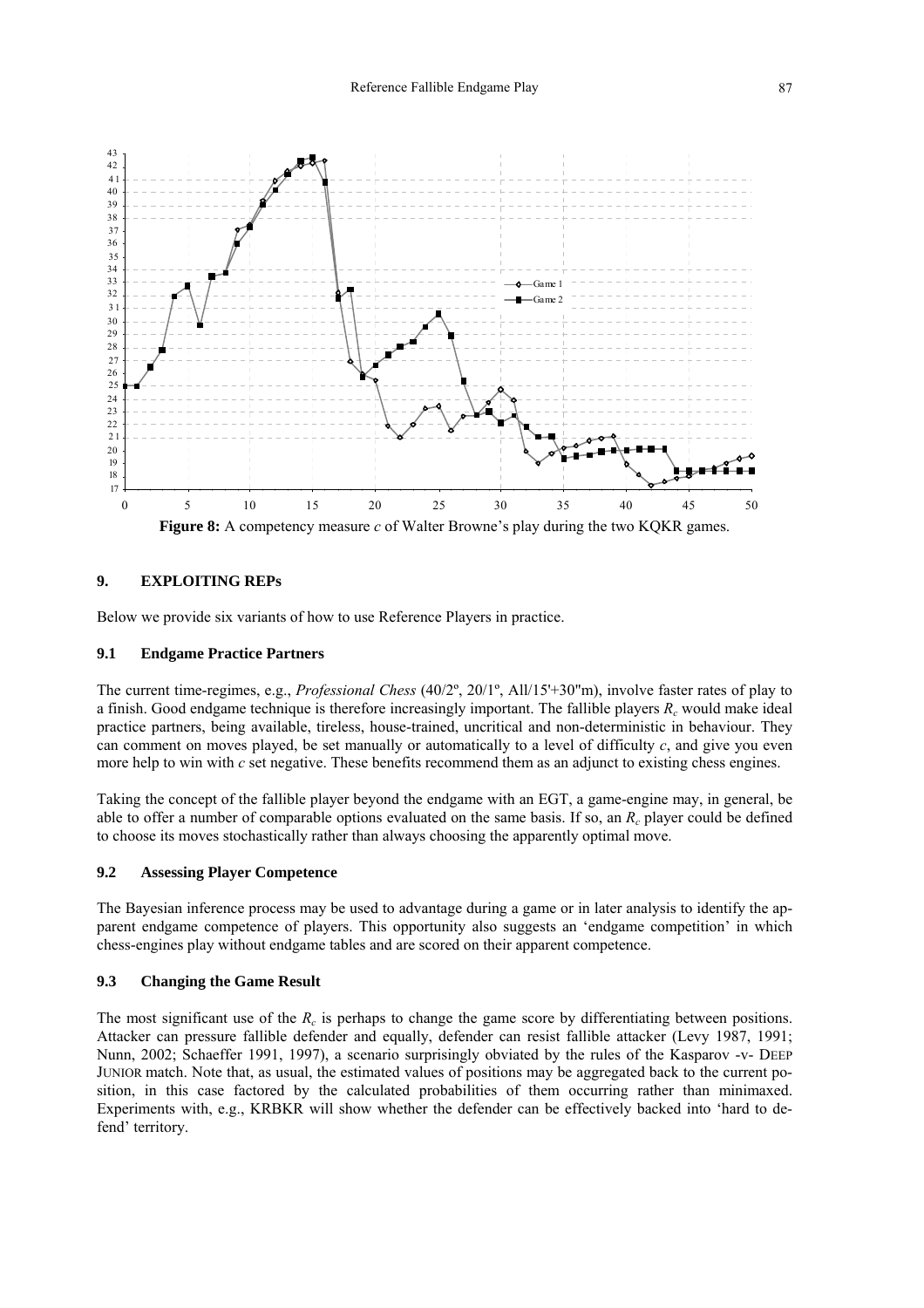## **9.4 Avoiding or Promoting Draw Claims**

Haworth (2000, 2001) establishes the DTR, Depth by The Rule, metric as necessary and sufficient for best avoiding *k*-move draw claims, whether  $k = 50$  or not. An opponent playing to the DTM or DTC metrics is fallible, and may be induced into conceding depth in DTR terms if identified as DTM/DTC-oriented. Even without this information, if the attacker or defender assess the opponent's apparent competence as in Section 8 and Subsection 9.2 above, this will inform their choice of equi-optimal or even sub-optimal moves.

## **9.5 Monte-Carlo Simulation**

From a position *P*, games  $R_c$ - $R_\infty$  and  $R_\infty$ - $R_c$  may be played out to demonstrate how well  $R_c$  can respectively progress the win or put up a defence, and what *apparent competence c* the *Rc* exhibit. The same data can be compared with the theoretical 'aggregate' results of Theorem 6 below. Matches *Rc-Rc* may determine whether a game is more easily won or lost, and how much an attacker can pressure a defender in a drawn position.

## **9.6 Assessing Endgame Difficulty**

Here, we derive aggregate characteristics of an endgame as a whole rather than examining play from individual positions. The finite-state model is extended to a Markov model of endgame play.

After possible weighting of moves, we have seen that  $R_c$  moves from position *P in* state  $s_i$  to state  $s_j$  with probability  $T_{i,c}$ . Let  $R_c$ 's average  $s_i \rightarrow s_j$  transition probability across the endgame be  $m_{i,i,c}$  giving state-transition matrix  $\mathbf{M}_c = [m_{i,c}]$ . This Markov model is admittedly somewhat conditioned by the choices of  $d_W$  and  $d_L$ move-weighting and parameters such as *SF*(*si*)'s κ. There are two matrices **MWc** and **MBc** for, White's and Black's moves respectively, and now we require that White's wins are represented by states 0 to  $n_W$ , wtm or btm. We may directly prove that, if value-changing moves are excluded,  $Pr[R_c$  securing the win] = 1 for any finite *c*. It is not true, as Jansen (1992a, p128, Fig. 12) perhaps suggests, that a low-skill fallible player hits a 'no progress' barrier and cannot win. Even players with low, even negative, *c* have a long enough run of luck eventually, despite expecting to lose ground at most depths.

**Theorem 6**. With  $M = MW_w.MW_b$ , the state-probability vectors satisfy  $\mathbf{p}_n^T = \mathbf{p}_0^T.M^n$ , and  $\mathbf{p}_n^T$  converges to a steady state solution  $\mathbf{p}^T = \mathbf{p}^T \mathbf{M}$ . The expected depth after *n* moves from the initial  $\mathbf{p}_0$  is  $\sum_i$  depth $(s_i)$ ,  $p_{n,i}$ . The expected length **L** of the game  $R_w$ - $R_b$  starting at  $s_i$  is  $l_i$  as defined by  $(M - I)$ .  $L = -1$  with  $l_0 = l_{ns-1} = 0$ .

**Theorem 7**. Let  $E_c[s | p]$  be the state expected by  $R_c$  after a move from a position P with a state-probability vector **p**. Then, if  $cI < c2$ ,  $E_{c2}[s | \mathbf{p}] \le E_{c1}[s | \mathbf{p}]$  and  $E_{c2}[val(s) | \mathbf{p}] \ge E_{c1}[val(s) | \mathbf{p}]$ .

The proof follows directly from Theorem 3. However, it need not be true that  $E_{c2}[s] \le E_{c1}[s]$  after  $n > 1$  moves from *P.* A stronger player can be repulsed sooner than a weaker player, leaving the latter briefly 'ahead'.

## **10. SUMMARY**

A number of questions arise as to how best to attack or defend against a fallible opponent. How best can a result be created or expedited? How competent is the opponent? This contribution has defined a spectrum of REPs *Rc* whose use enables these and other questions to be addressed. Some reasonably tractable computations have been defined which could assess the aggregate difficulty of at least 3 to 5 man endgames.

The REPs are now analysing past play by carbon and silicon players, testing the sensitivity of the results to the initial assumptions of competence. Their Monte-Carlo results are being compared with the Markov model theory of the endgame as a whole. REP-model sensitivity to parameters such as  $d<sub>W</sub>$ ,  $d<sub>L</sub>$  and  $\kappa$  is being addressed.

My thanks go first to John Tamplin (2001) for providing many Nalimov-compatible 3-5-man pawnless endgame DTC EGTs, including KQKR used here. Then I would like to thank Billy Stewart for guidance on Markov systems and the referees for their positive feedback. Finally, and not least, I acknowledge Rafael Andrist (2002) who has incorporated the REPs in WILHELM. This has enabled the finer-grain  $c = 0(1)50$ Browne-BELLE analysis and the calculation of some Markov matrices. During his experiments, the original REP concept was generalised from its original form as presented at the 7<sup>th</sup> Computer Olympiad Workshop, Maastricht (2002).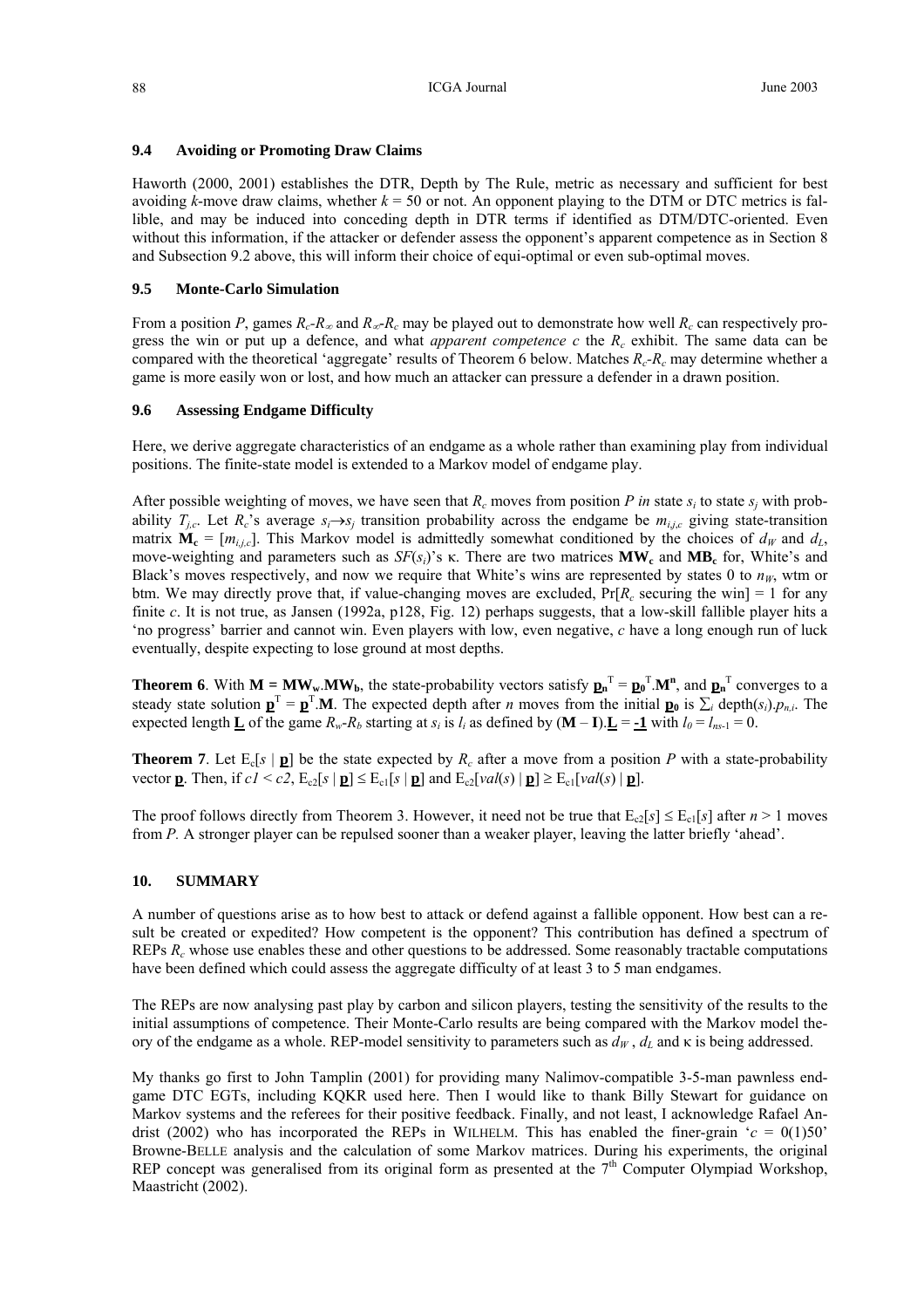## **11. REFERENCES**

Andrist, R. (2002). http://www.geocities.com/rba\_schach2000/.

Donkers, H.H.L.M., Uiterwijk, J.W.H.M. and Herik, H.J. van den. (2001). Probabilistic opponent-model search. *Information Sciences*, Vol. 135, Nos. 3-4, pp. 123-149. ISSN 1069-0115.

Fenner, C.J. (1979). Computer Chess, News about the North American Computer Chess Championship. *The British Chess Magazine*, Vol. 99, No. 5, pp. 193-200. ISSN 0007-0440.

Haworth, G.M<sup>c</sup>C. (2000). Strategies for Constrained Optimisation. *ICGA Journal*, Vol. 23, No. 1, pp. 9-20.

Haworth, G.M<sup>c</sup>C. (2001). Depth by The Rule. *ICGA Journal*, Vol. 24, No. 3, p. 160.

Jansen, P.J. (1992a). KQKR: Awareness of a Fallible Opponent. *ICCA Journal*, Vol. 15, No. 3, pp. 111-131. ISSN 1389-6911.

Jansen, P.J. (1992b). KQKR: Assessing the Utility of Heuristics. *ICCA Journal*, Vol. 15, No. 4, pp. 179-191.

Jansen, P.J. (1993). KQKR: Speculatively Thwarting a Human Opponent. *ICCA Journal*, Vol. 16, No. 1, pp. 3- 17.

Krabbé, T. (2002). http://www.xs4all.nl/~timkr/chess2/resigntxt.htm. "The Ultimate Blunder".

Levy, D.N.L. (1987). Improving the Performance of Endgame Databases. *ICCA Journal*, Vol. 10, No. 4, pp. 191-192.

Levy, D.N.L. (1991). First among equals. *ICCA Journal*, Vol. 14, No. 3, p. 142.

Levy, D. and Newborn, M. (1991). *How Computers Play Chess*, esp. pp. 144-148.

Nunn, J. (2002). *Secrets of Pawnless Ending*, 2nd Edition, esp. pp. 9, 49, 173, 300 and 330. Gambit. ISBN 1- 9019-8365-X.

Schaeffer, J. (1991). Checkers: a Preview of What will Happen to Chess? *ICCA Journal*, Vol. 71, No. 2, pp. 71-78.

Schaeffer, J. (1997). *One Jump Ahead: Challenging Human Supremacy in Checkers*, esp. p. 375. Springer-Verlag, New York, N.Y. ISBN 0-3879-4930-5.

Tamplin, J. (2001). Private communication of some pawnless Nalimov-compatible DTC EGTs.

#### **APPENDIX A: PROOFS OF THEOREMS**

**Theorem 1**. With the following definitions of properties  $p06-p07$ ,  $\{p03-p05, q06-q09\} \Leftrightarrow \{p03-p07\}$ :

 $p06$ :  $F_i(c) = S_c(s_{i+1})/S_c(s_i)$   $\downarrow$  as  $c \uparrow$ : lim<sub>c→∞</sub>  $F_i(c) = 0$  and lim<sub>c→∞</sub>  $1/F_i(c) = 0$ .  $p07$ : For  $c \neq 0$ , sign(*c*). $S_c(s_i) \downarrow$  as  $j \uparrow$ .

**Proof.**  $S_c(win, d)/S_c(win, d+1) = S_c(s_d)/S_c(s_{d+1})$ :  $S_c(logs, d+1)/S_c(logs, d) = S_c(s_i)/S_c(s_{i+1})$  for  $j = n_w+2+n_L-d$ .  $p05 \wedge q06 \wedge q07 \Rightarrow \forall j, F_j(c) = S_c(s_{j+1})/S_c(s_j) \downarrow$  as  $c \uparrow$  and  $\lim_{c \to \infty} F_j(c) = 0 \quad (\infty) \Rightarrow p06$ .  $p05 \wedge q08 \wedge q09 \Rightarrow$  for  $c \neq 0$ , sign(*c*).  $S_c(s_i) \downarrow$  as  $j \uparrow \Rightarrow p07$ . Further,  $p06 \Rightarrow q06 \land q07$  and  $p07 \Rightarrow q08 \land q09$ . ∴{ $p03-p05$ ,  $q06-q09$ }  $\Leftrightarrow$  { $p03-p07$ }.

**Theorem 2**. For  $T_{i,c} \neq 0$  and  $k > j$ ,  $r_{i,k,c} \equiv T_{k,c}/T_{i,c} \downarrow$  as  $c \uparrow$ , and  $\lim_{c \to \infty} r_{i,k,c} = 0$ . In particular,  $T_{kc} = r_{D,k,c}T_{D,c}$  and for  $k > D$ ,  $T_{kc} = 0$  or  $T_{kc} \downarrow$  as  $c \uparrow$  with  $\lim_{c \to \infty} T_{kc} = 0$ .

**Proof**.  $r_{j,k,c} = T_{k,c}/T_{j,c} = [\omega_c w_k.S_c(s_k)]/[\omega_c w_j.S_c(s_j)] = (w_k/w_j) \cdot \prod F_j(c) \times ... \times F_{k-1}(c)$ .  $p06 \Rightarrow F_j(c) \downarrow$  as  $c \uparrow$  and  $\lim_{c \to \infty} F_j(c) = 0$ . Therefore, for  $k > j$ ,  $r_{j,k,c}$  has the same properties. As  $T_{j,c} = 0$  for  $j < D$  and  $T_{D,c} \neq 0$ ,  $T_{k,c} = r_{D,k,c}$ ,  $T_{D,c}$  and  $\lim_{c \to \infty} T_{k,c} = 0$ , for all  $k > D$ .

**Theorem 3**. *S<sub>c</sub>* properties  $p03-p06 \Rightarrow$  the spectrum properties  $p01-p02$  of  $R_c$ .

**Proof**.  $p06 \Rightarrow \lim_{c \to \infty} S_c(s_{i+1})/S_c(s_i) \equiv \lim_{c \to \infty} F_j(c) = 0 \Rightarrow \lim_{c \to \infty} R_c = R_{\infty}$ , the infallible player. Similarly,  $\lim_{c\to\infty} S_c(s_{i+1})/S_c(s_i) = \lim_{c\to\infty} F_i(c) = \infty \Rightarrow \lim_{c\to\infty} R_c = R_{\infty}$ , the anti-infallible player.  $p04 \Rightarrow R_0$  is the random player for which all moves are equally likely. Thus,  $p04 \land p06 \Rightarrow p01$ . Let  $T_{i,c} = 0$  for  $j < D$  and  $T_{D,c} \neq 0$ .  $\sum_{j} T_{j,c2} = 1 = T_{D,c2} \cdot \sum_{j=D} r_{D,j,c2} = T_{D,c1} \cdot \sum_{j=D} r_{D,j,c1}$ . Further,  $r_{D,j,c2} \le r_{D,j,c1} \Rightarrow T_{D,c2} \ge T_{D,c1}$ . If  $T_{D,c2} > T_{D,cl}$  then there is an *E* such that  $T_{j,c2} > T_{j,cl}$  for  $j \le E$  but  $T_{E,c2} < T_{E,cl}$ .  $\therefore$  for  $j \ge E$ ,  $T_{j,c} = r_{E,j,c}$ ,  $T_{E,c}$  and  $r_{E,j,c2} \le r_{E,j,c1}$ . Therefore,  $T_{j,c2} = r_{E,j,c2}$ ,  $T_{E,c2} < r_{E,j,c1}$ ,  $T_{E,c1} = T_{j,c1}$  for  $j \ge E$ . ∑*<sup>j</sup> Tj,c2* = 1 = ∑*j=*1...*E-1 Tj,c2* + ∑*j=E Tj,c2* = ∑*j=*1...*E-1 Tj,c1* + ∑*j=E Tj,c1*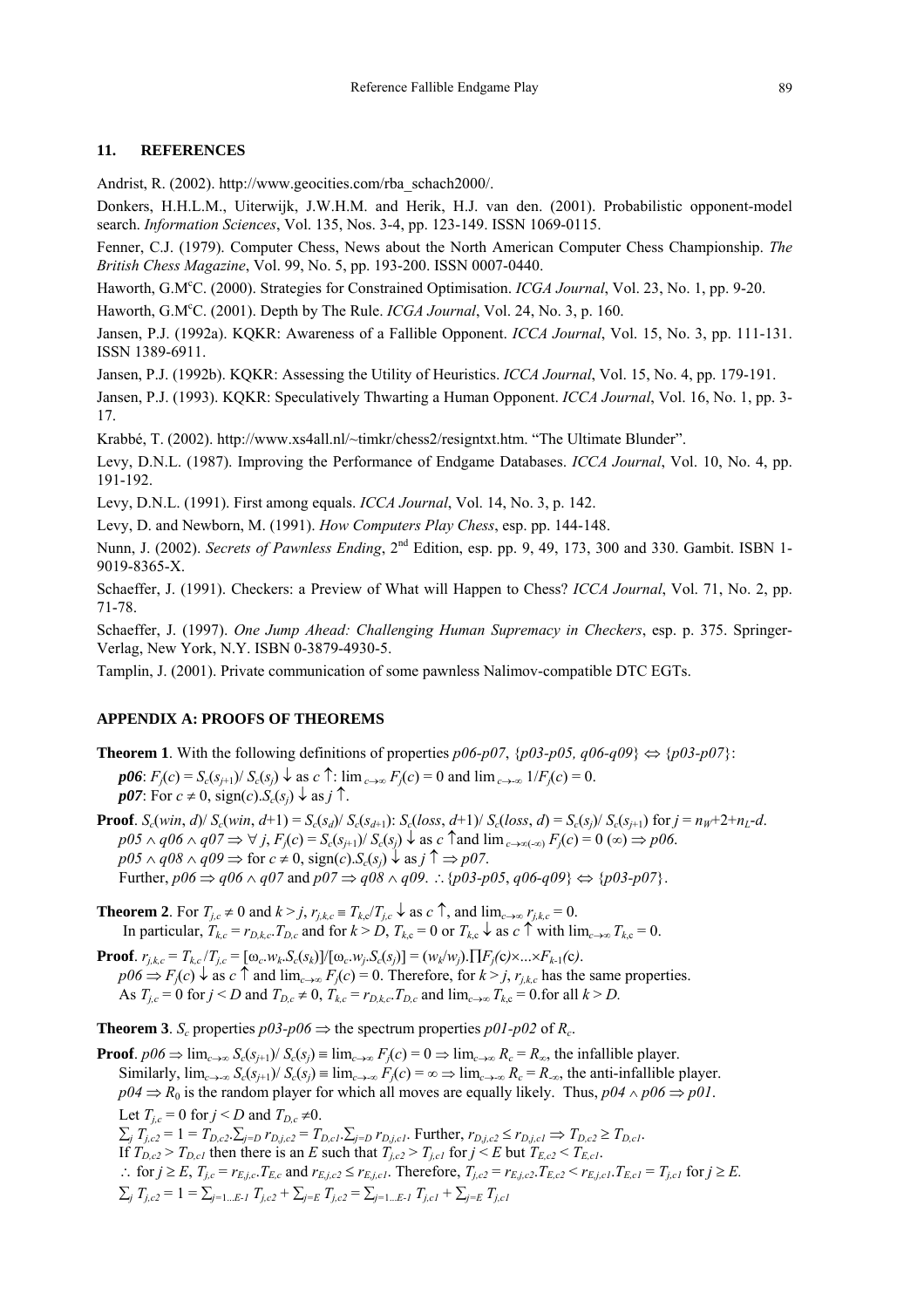Therefore  $\sum_{i=D...E-1} (T_{i,c2} - T_{i,cl}) = \sum_{i=E} (T_{i,cl} - T_{i,c2})$ But  $(T_{i,c2} - T_{i,cl}) \ge 0$  for  $j = D$  to  $E$ -1 and  $(T_{i,cl} - T_{i,c2}) \ge 0$ , for  $j = E$  to *ns*. :.  $\sum_{j=1...E-1}$   $j.(T_{j,c2} - T_{j,cl}) \leq \sum_{j=E...} j.(T_{j,cl} - T_{j,c2})$  and  $\sum_{j} j.T_{j,c2} \leq \sum_{j} j.T_{j,cl} \Rightarrow E_{c2}[s | P] \leq E_{c1}[s | P]$ . As *i* < *j* ⇒ *val*(*si*) ≥ *val*(*sj*), ∑*j=*1...*E-1 val*(*j*).(*Tj,c2* - *Tj,c1*) ≥ ∑*j=E val*(*j*).(*Tj,c1* - *Tj,c2*) ∴ $\sum_i$   $val(s_i)$ ,  $T_{i,c2} \geq \sum_i$   $val(s_i)$ ,  $T_{i,cl} \Rightarrow E_{c2}[val(s) | P] \geq E_{c1}[val(s) | P]$ . Thus, property *p02* is ensured.

**Theorem 4**. As  $c \to \infty$ ,  $R_c$ 's  $T_{D,c} \to 1$ ,  $E_c[s \mid P] \to D$  and  $E_c[val(s) \mid P] \to val(s_D)$ . Thus,  $\lim_{c \to \infty} R_c \equiv R_{\infty}$  and lim<sub>*c*→∞</sub> $R_c$  ≡  $R_\infty$  exist, and are respectively the infallible and anti-infallible players.

**Proof**.  $T_{j,c} = 0$  for  $j \le D$  and  $T_{D,c} \ne 0$ .  $E_c[\text{state}] = E_c[s] = \sum_{k=0} k T_{k,c} = \sum_{k=0} k T_{k,c}$ . From Theorem 2, we have  $T_{kc} = r_{D,k,c}$ .  $T_{D,c}$ . ∴  $\lim_{c \to \infty} T_{kc} = 0$  for  $k > D$  and  $\lim_{c \to \infty} T_{D,c} = 1$ . Thus, we may define  $\lim_{c \to \infty} R_c = R_\infty$  with  $T_{D,\infty} = 1$  and  $T_{k,\infty} = 0$  for  $k \neq D$ . ∴  $E_c[s | P] = D.T_{D,c} + \sum_{k=D+1} k.r_{D,k,c}.T_{D,c}$  ⇒  $\lim_{c \to \infty} E_c[s] = D$ .  $\text{Similarly, } E_c[val(s) | P] = \sum_{k=p} val(s_i) \cdot T_{kc} = val(s_D) \cdot T_{D,c} + \sum_{k=p+1} val(s_k) \cdot T_{kc}.$ Therefore,  $\lim_{c \to \infty} E_c[val(s)] = val(s_D)$ . Similarly, we may show that  $\lim_{c\to\infty} R_c = R_{-\infty}$ .

**Theorem 5**. The function  $SF_c$  satisfies Preference Function Properties  $p03-p08$ .

**Proof**. *SF<sub>c</sub>*(*win*, *d*) =  $(d + \kappa)^c$  and *SF<sub>c</sub>*(*loss*, *d*,) =  $\lambda$ .( $d + \kappa$ )<sup>*c*</sup> with constants  $\lambda$ ,  $\kappa > 0$ .  $p03$ ::  $\kappa > 0 \Rightarrow d + \kappa > 0 \Rightarrow \forall$  real *c*,  $(d + \kappa)^c > 0$  and finite  $\Rightarrow SF_c(s) > 0$  and finite  $\Rightarrow p03$ .  $p04$ ::  $SF_0(\text{loss}, d) = (d + \kappa)^0 = 1$ ,  $SF_0(\text{draw}) = SF_0(\text{loss}, d_L) = 1$  and  $SF_0(\text{win}, d) = (d + \kappa)^{-0} = 1 \Rightarrow p04$ .  $p05$ :: true by definition of *SF<sub>c</sub>*. *p06*:: For  $j = 0$  to  $n_W$ ,  $F_j(c) = SF_c(s_{j+1})/SF_c(s_j) = (j+\kappa)^c/(j+1+\kappa)^c = [1 - (j+1+\kappa)^{-1}]^c = a^c$  with  $a \in (0, 1)$ . ∴lim<sub>*c→∞</sub> F<sub>j</sub>(<i>c*) = 0 and d*F<sub>j</sub>*/d*c* = ln<sub>e</sub>[1 - (*j*+1+κ)<sup>-1</sup>]. [1 - (*j*+1+κ)<sup>-1</sup>]<sup>*c*</sup> < 0.</sub> For  $j = n_w+1$  to  $ns - 2$ ,  $F_j(c) = SF_c(s_{j+1})/SF_c(s_j) = SF_c(logs, ns - j -1)/SF_c(logs, ns - j)$  $\therefore$  *F<sub>j</sub>*(*c*) = λ.(*ns*-*j*-1+κ)<sup>*c*</sup>/λ.(*ns*-*j*+κ)<sup>*c*</sup> = [1 - (*ns*-*j*+κ)<sup>-1</sup>]<sup>*c*</sup> ∈ (0, 1) ∴  $\lim_{c \to \infty} F_j(c) = 0$  and  $dF_j/dc = \ln_e[1 - (ns - j + \kappa)^{-1}]$ . [1 -  $(ns - j + \kappa)^{-1}]^c < 0$ . ∴*F<sub>j</sub>*(*c*) = *SF<sub>c</sub>*(*s<sub>i+1</sub>*)/ *SF<sub>c</sub>*(*s<sub>i</sub>*) is a decreasing function of *c* and lim<sub>*c*→∞</sub> *F<sub>j</sub>*(*c*) = 0.  $p\theta$ 7:: For *j* = 0 to  $n_W + 1$ ,  $f(j) \equiv sign(c)$ .  $S_c(s_j) = sign(c)$ .  $(j+\kappa)^{-c}$  and  $df/dj = -c$ .  $sign(c)$ .  $(j+\kappa)^{-c-1}$  $\text{For } j = n_W + 1 \text{ to } ns$ ,  $f(j) = S_c(s_j) = \text{sign}(c) \cdot \lambda$ .  $(ns-j+\kappa)^c$  and  $df/dj = -c \cdot \text{sign}(c) \cdot \lambda$ .  $(ns-j+\kappa)^{c-1}$ Therefore, for  $c \neq 0$ , sign(*c*).  $S_c(s_i)$  is a decreasing function of *j*: for  $c = 0$ , it is a constant.  $p08$ ::  $W_c(j) = S_c(win, j) / S_c(win, j + 1) = (j+1+\kappa)^c / (j+\kappa)^c = [1 + (j+\kappa)^{-1}]^c \rightarrow 1 \text{ as } j \rightarrow \infty.$  $\therefore$ *dW*/*dj* = α<sup>2</sup> [*c*. (*j*+κ)<sup>*c*</sup>.*c*.(*j*+1+κ)<sup>*c*-1</sup> - (*j*+1+κ)<sup>*c*</sup>.*c*. (*j*+κ)<sup>*c*-1</sup>] = β<sup>2</sup>.*c*.[(*j*+κ) - (*j*+1+κ)] = - β<sup>2</sup>.*c*. ∴For  $c$  > (<) 0,  $W_c(j) = S_c(win, j)/S_c(win, j)$  ↓ (↑) as  $j$  ↑ with  $\lim_{i\to\infty} W_c(j) = 1$ .  $L_c(j) = S_c(\text{loss}, j + 1)/S_c(\text{loss}, j) = \lambda (j + 1 + \kappa)^c/\lambda (j + \kappa)^c \equiv W_c(j).$ ∴ For  $c$  > (<) 0,  $L_c(i) = S_c(\text{loss}, i + 1)/S_c(\text{loss}, i)$  ↓ (↑) as  $i \uparrow$  with  $\lim_{i \to \infty} W_c(i) = 1$ .

**Theorem 6**. With  $M = MW_w.MW_b$ , the state-probability vectors satisfy  $p_n^T = p_0^T.M^n$ , and  $p_n^T$  converges to a steady state solution  $\mathbf{p}^T = \mathbf{p}^T \mathbf{M}$ . The expected depth after *n* moves from the initial  $\mathbf{p}_0$  is  $\sum_i$  depth $(s_i)$ ,  $p_{n,i}$ . The expected length **L** of the game  $R_w - R_b$  starting at  $s_i$  is  $l_i$  as defined by  $(M - I)L = -1$  with  $l_0 = l_{ns-1} = 0$ .

**Proof**. Let  $p_{n,j}$  = Prob[system in state *j* after move *n*]. Let **M** = [ $m_{i,j}$ ]. Then  $p_{n,j} = \sum_i p_{n-1,i} m_{i,j}$ , i.e.  $\mathbf{p_n}^{\mathrm{T}} = \mathbf{p_{n-1}}^{\mathrm{T}}$ . **M** and therefore  $\mathbf{p_n}^{\mathrm{T}} = \mathbf{p_0}^{\mathrm{T}}$ . **M**<sup>n</sup>. The probability that the system-state is fixed  $\uparrow$  to a limit which may be proved here to be 1. Therefore,  $\mathbf{p}_n^T \to \mathbf{p}^T$  which satisfies  $\mathbf{p}^T = \mathbf{p}^T \cdot \mathbf{M}$  and is a left-eigenvector for the eigenvalue  $\lambda = 1$ . Let  $l_s = E[R_w - R_b]$  game-length, starting from state *s*].  $l_0 = l_{ns-1} = 0$  as states 0 and *ns*-1 are finished games. Then  $l_i = 1 + \sum_j m_{i,j}$ . $l_j \implies -1 = \sum_{i \neq j} m_{i,j}$ . $l_j + (m_{i,j} - 1)$ . $l_i \implies (M - I)$ . $\underline{L} = -1$ .

**Theorem 7.** Let  $E_c[s | p]$  be the state expected by  $R_c$  after a move from a position *P* with a state-probability vector **p**. Then, if  $cI < c2$ ,  $E_{c2}[s | \mathbf{p}] \leq E_{c1}[s | \mathbf{p}]$  and  $E_{c2}[val(s) | \mathbf{p}] \geq E_{c1}[val(s) | \mathbf{p}]$ .

**Proof**. Let  $\mathbf{p} = \sum_j p_j \mathbf{u}_j$  where  $\mathbf{u}_j$  indicates that the system is in state  $s_j$ . Let the number of positions *P* in state  $s_j$  be  $NP_j$ . Then  $E_c[s | \mathbf{u}_i] = E_c[s | \sum_{P \in \text{state } j} P]/NP_j$ . But  $E_c[s | p] = E_c[s | \sum_i p_i \underline{\mathbf{u}}_i] = \sum_i p_i E_c[s | \underline{\mathbf{u}}_i]$ , i.e.  $E_c[s | p]$  is a linear function  $R^{ns} \to R$ . ∴  $E_c[s | p] = \sum_j p_j E_c[s | \sum_{P \in \text{state}_j} P]/NP_j$ . But  $E_{c2}[s | P] \leq E_{c1}[s | P]$  from Theorem 3. Therefore  $\sum_{i} p_i E_{c2}[s \mid \sum_{P \in \text{state}} P]/NP_i \leq \sum_{i} p_i E_{c1}[s \mid \sum_{P \in \text{state}} P]/NP_i$ , i.e.  $E_{c2}[s \mid \mathbf{p}] \leq E_{c1}[s \mid \mathbf{p}]$ . Similarly,  $E_c[val(s) | \mathbf{p}]$  is a linear function  $\mathbb{R}^{ns} \to \mathbb{R}$  and  $E_{c2}[val(s) | \mathbf{p}] \ge E_{c1}[val(s) | \mathbf{p}]$ .